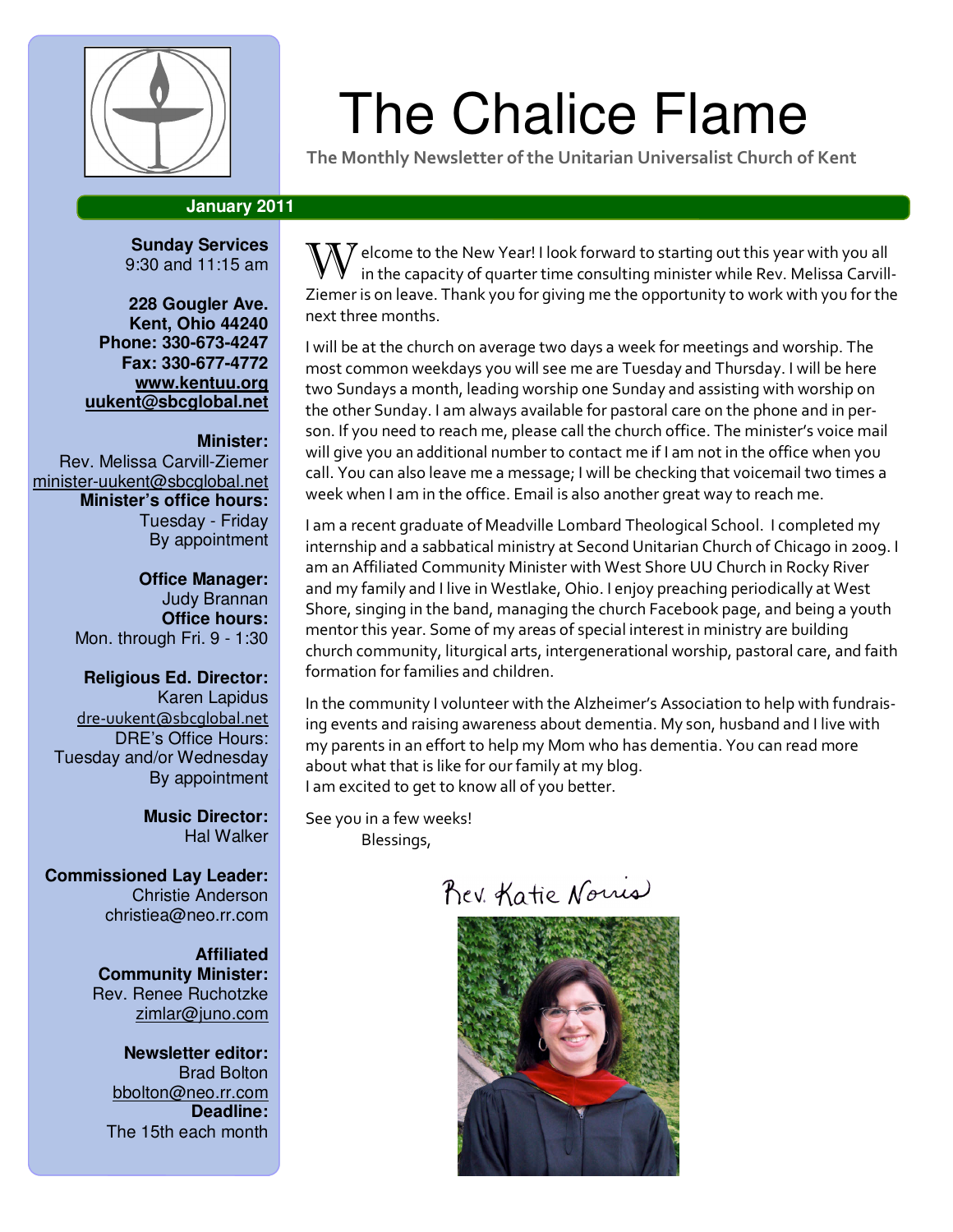### **Upcoming Sermons**

### 26 December- 10:30 am service only What Doesn't Fit in a Box?

#### The Rev. Melissa Carvill-Ziemer and Worship Associate Trish McLoughlin

Come hear some stories of Boxing Day traditions during this informal service for all ages. We promise lots of singing led by Hal Walker, time for contemplation and a wonderful brunch afterwards prepared by Elaine and Bill Bowen. If you'd like, please bring a gift to the brunch for our Boxing Day exchange. This could be a good time to re-gift or to give something handmade! Wrap your gift in a box and, if it is most suitable for a certain age or gender, please label it so.

Please note – we will have only one service today at 10:30 am. No religious education classes will be offered. Children are invited to attend the service. Nursery care will be available for infants and toddlers.

#### 2 January **A Balancing Act**

Susan Goekler and Worship Associate Kristina Spaude January is named for the God Janus -- which is two-faced looking forward and looking back. January is a time for remembering the past year and looking forward to and planning for the coming year. After the holiday rush, we often need to step back and rebalance. A religious tradition that encompasses this notion is Taoism. A spiritual practice that derives from that is tai chi, which exemplifies balance between the mind and body. This service will relate the Taoist concepts to the human need to finding balance in one's life and include some experiential parts using simple tai chi movements.

5 January– Vespers Promises

Elaine Yehle Bowen

Some people call them New Year's resolutions but they are promises one makes to accomplish a goal, often to benefit one's physical health ~ weight loss, more exercise, stop drinking or smoking, etc. What about promises that can benefit one's spiritual health? To be of better service to a hurting world? To act for the common good? To grow your faith? Now is the time for us to make our spiritual promises . . .

#### 9 January Purpose

The Rev. Katie Norris and Worship Associate Ted Voneida

Discovering our purpose is an essential part of having a healthy life and doing good in the world, but this is not always an easy task. Why is purpose important? How do we live it out, especially in the midst of change or tragedy? While on a work trip to New Orleans this past April, I heard an inspiring story of purpose in one of the most unlikely situations.

### 16 January What is Race?

Rev. Dennis McCarthy and Worship Associate Kristina Spaude

As background for Martin Luther King Day, Rev. Dennis McCarty will ask, "What Is Race?" We've certainly come a long way in the almost-fifty years since Dr. King delivered his "I have a dream" speech. But let's take a quick look at the difference between discussions on "race" versus the genetic (as opposed to social) realities. We are still influenced by racial misconceptions that are hundreds of years old--and we still have a long way to go.

Learn about the interesting life of Rev. Dennis McCarthy on p. 8.

### 23 January Life Lessons: What Emmy Has Taught Me

Camille Pavlicek-Fauser and Worship Associate Christie Anderson

Many of us have faced life-altering changes - a serious illness, job loss and having a child with severe disabilities. Learn about one family's 27 year journey from devastation, anger and shaken spiritual beliefs to wholeness through the recognition of life's resurrections.

# 30 Jan A Third Place

Affiliated Community Minister Renee Ruchotzke with Worship Associate Kathy Kerns Starting with ideas of urban sociologist Ray Oldenburg, we will consider the notion of third places, (the first two being home and work) where community, creative interaction and connections can flourish.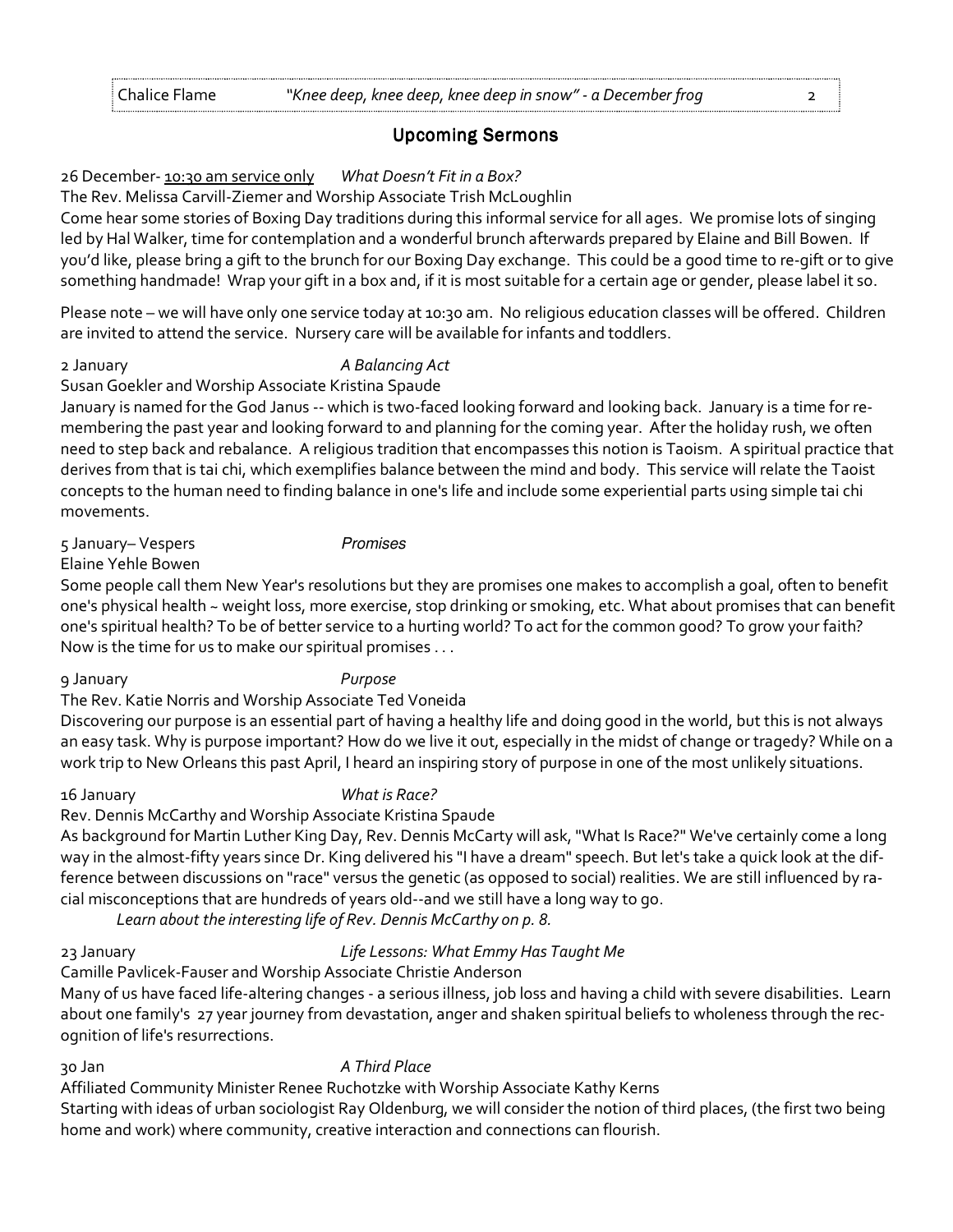#### **Money Matters**

s you may know, Susan Goekler has been generously filling in as Treasurer while more permanent arrangements were being made. Effective with December's Board Meeting, I'll be wearing the Treasurer's hat for the UU Church of Kent. Susan will continue to serve as the Chair of the Finance Committee. Please thank her when next you see her - she's been doing a lot of work for our church!

October financials – Revenues were \$3,118 less than budgeted and expenses were \$1,761 less than budgeted; revenues exceeded expenses by \$4,151. The bulk of the Service Auction revenue came in this month. November financials - Revenues were \$2,061 more than budgeted and expenses were \$1,201 less than budgeted: expenses exceeded revenues by \$262. Overall year to date, we are \$3,599 over projected revenues and \$1,309 under projected expenses. Our income has exceeded expenses in large part due to members that have paid their pledge amounts in advance.

Our Service Auction was a great success. To date, the service auction has netted \$14,333 (after subtracting expenses). There are also about \$2,000 in outstanding payments. Once again, Lois Weir and Jennifer May did a wonderful job chairing the event. Their work and that of all the volunteers that helped was a huge gift to all of us. The monies raised will sustain the health and vitality of our church operations.

Looking forward, our annual church pledge drive is right around the corner. I could really use some help on the canvass committee. While this job is a time commitment, it does have the advantage of not being an open ended obligation. Once the pledge drive is over for the year, you are done! Once during a New U class, I heard someone compare pledging to the church as a way of giving energy to the church. This comparison resonated with me. A successful annual pledge drive gives this church energy. Please consider serving the church by participating as a volunteer with our canvass committee. Let me know if you can help –

Kay Eckman

# Adult RE in January: Response to Statement of Conscience on Ethical Eating

We will review the UUA's draft Statement of Conscience on Ethical Eating, which is the output of the current congregational study/action issue. Voting and comments are due February 1. Last year our congregation formed an Intentional Eating study group to look in depth at the issues surrounding ethical eating. This January, we will briefly revisit these topics with the intent of evaluating and providing feedback on the Statement of Conscience.

January 9 – Distribute copies of Draft SOC. Discuss environmental and ethical impacts of food choices. Examples of topics: Pollution, soil erosion and depletion, carbon emissions, reduction of biodiversity, destruction of wildlife habitat, care and treatment of livestock, CAFOs, antibiotics. Reflect on how these topics and concerns are addressed in the SOC.

January 16 – Discuss health and food safety impacts of food choices. Examples of topics: pesticides and additives, growth hormones and antibiotics in meat, industrial food production and food borne illness, nutritional issues (western diet and increase in heart disease, diabetes, cancer, obesity). Reflect on how these topics and concerns are addressed in the SOC.

January 23 – Discuss socio-economic and political impacts of food choices. Examples of topics: Oil dependence, dependence on government subsidies of commodity products, health impacts to farmers and industrial food workers, disparity in food supply by class, substandard wages and unsafe working conditions for agricultural workers. Reflect on how these topics and concerns are addressed in the SOC.

January 30 –Determine our congregational ballot vote for including the draft SOC to be placed on the final agenda for GA and review collected feedback for the SOC in comment form (attached). Comment forms are due February 1.

### **Tropical Party**

Tired of winter? Got the winter blues? Come out and join us for our Tropical Party on January 21! We will at least create the illusion of summer with indoor fun. Questions? Email Mark Stephens.

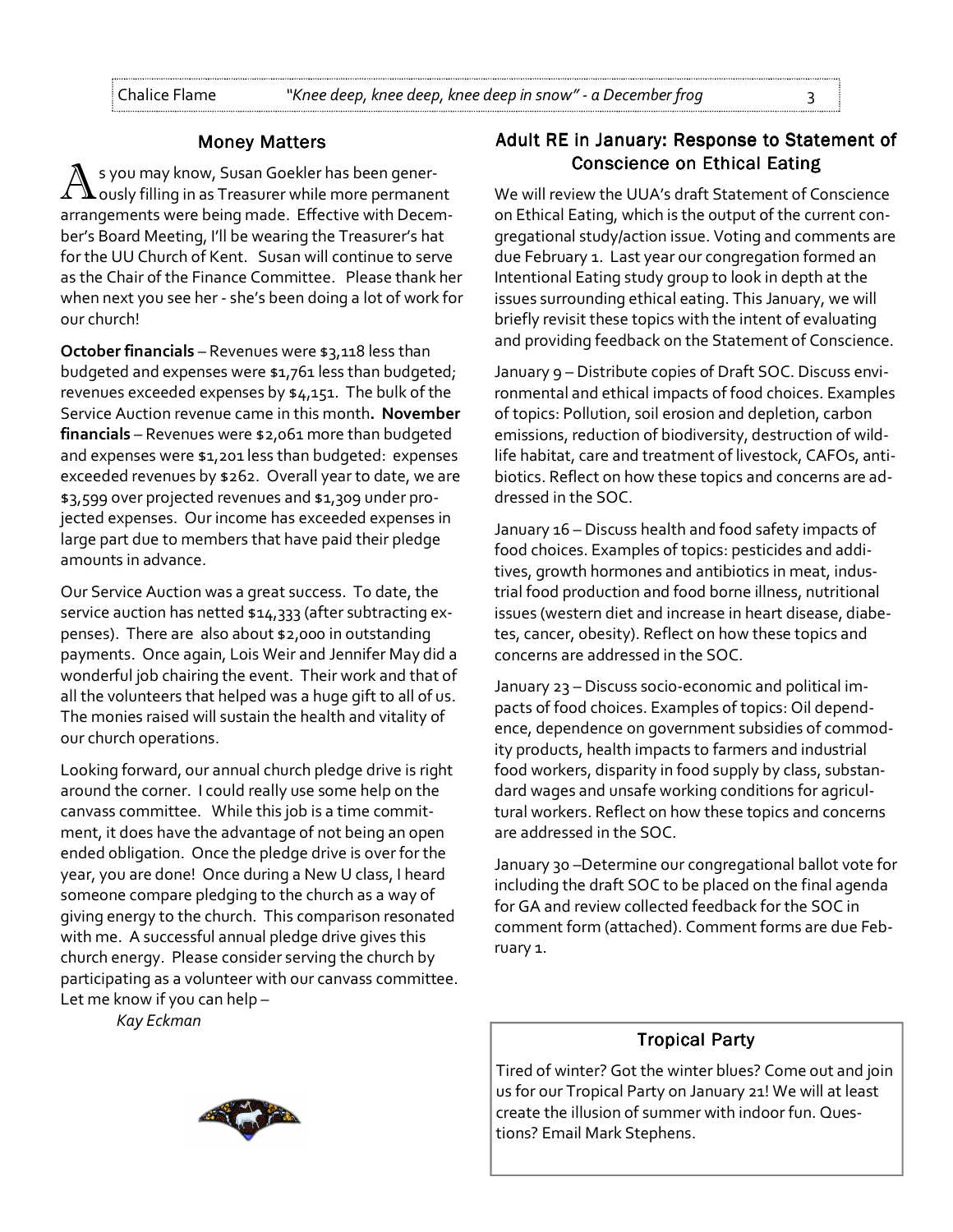# More about Our Affiliated Community Minister

am honored to be officially affiliated with you, my home congregation, as a community minister. I've had some questions about what that means, so I thought I'd answer them here:

I thought Renee was going to serve in a church. Is this a disappointment? As far back as 2003, when I was first discerning my call to ministry, I knew that I wanted to eventually serve at either the district or national level doing leadership development, so this is truly my dream job. However, I may wish to return to parish work sometime in the future.

What is the difference between Rev. Melissa's role and Rev. Renee's? Melissa is our parish minister, called, ordained and installed by our congregation in covenantal relationship. Melissa is paid by us, preaches regularly, is responsible for pastoral care and—along with the Committee on Ministry—the ministry of the church, i.e. how we live our mission. My primary responsibility is to my employer, the Unitarian Universalist Association, and the Central East Regional Group. I may occasionally provide back-up at Melissa's direction by preaching, leading a workshop or providing pastoral care.

If I have a pastoral care need or a concern about the church, may I contact Renee? No, Melissa should always be your first contact with any ministry concerns in our congregation.

### Work Order Request Forms

Due to the popularity of work requests that our old building receives, we thought it would be a good idea to get the requests and suggestions in writing so that they can be recorded, prioritized, and properly addressed. These forms will be printed on orange paper and be available in the Annex, in the same box as the Reimbursement Forms ("green sheets") and the Collection Activity Forms, for now. They will be available in the church building soon as well and we will keep you posted when a place is found. The Work Order Request Forms simply ask you to identify what work needs to be done or suggestions you have for improvements, where it's located, and contact information, if we have questions. These should not be used for urgent matters or emergencies. Completed forms may be turned into the office/Annex, or in the lock box in the vestibule outside the Sanctuary doors. Thank you so much for your cooperation! Kristina Spaude

What exactly is Renee's ministry? I am serving four districts (St. Lawrence, Metro New York, Joseph Priestley and Ohio Meadville) by providing consultation, programming and training material (including webinars) on various aspects of congregational leadership. I will work mostly out of my home office, but will need to travel sometimes. I will also work closely with those doing leadership development at the district and cluster levels as well as participate in the Unitarian Universalist Leadership Training Institute (UULTI) and other in-person trainings at the district and regional level.

What are our congregation's responsibilities to Renee as our affiliated community minister? In our congregational polity, all ministers must have an official relationship with a congregation. My active involvement in our congregation will help ground me in congregational life while I serve the wider denomination. I am also committed to nudge us to be in full covenant to the rest of the Unitarian Universalist community by paying our full share of UUA dues. (I have found it awkward to be a UUA employee and to be a member of a congregation that has been pledging only a fraction of our dues.)

In faith and service, Rev. Renee Ruchotzke, Affiliated Community Minister



Christopher Gargoline as Bob Cratchit for the "How Dickens Reinvented Christmas" service.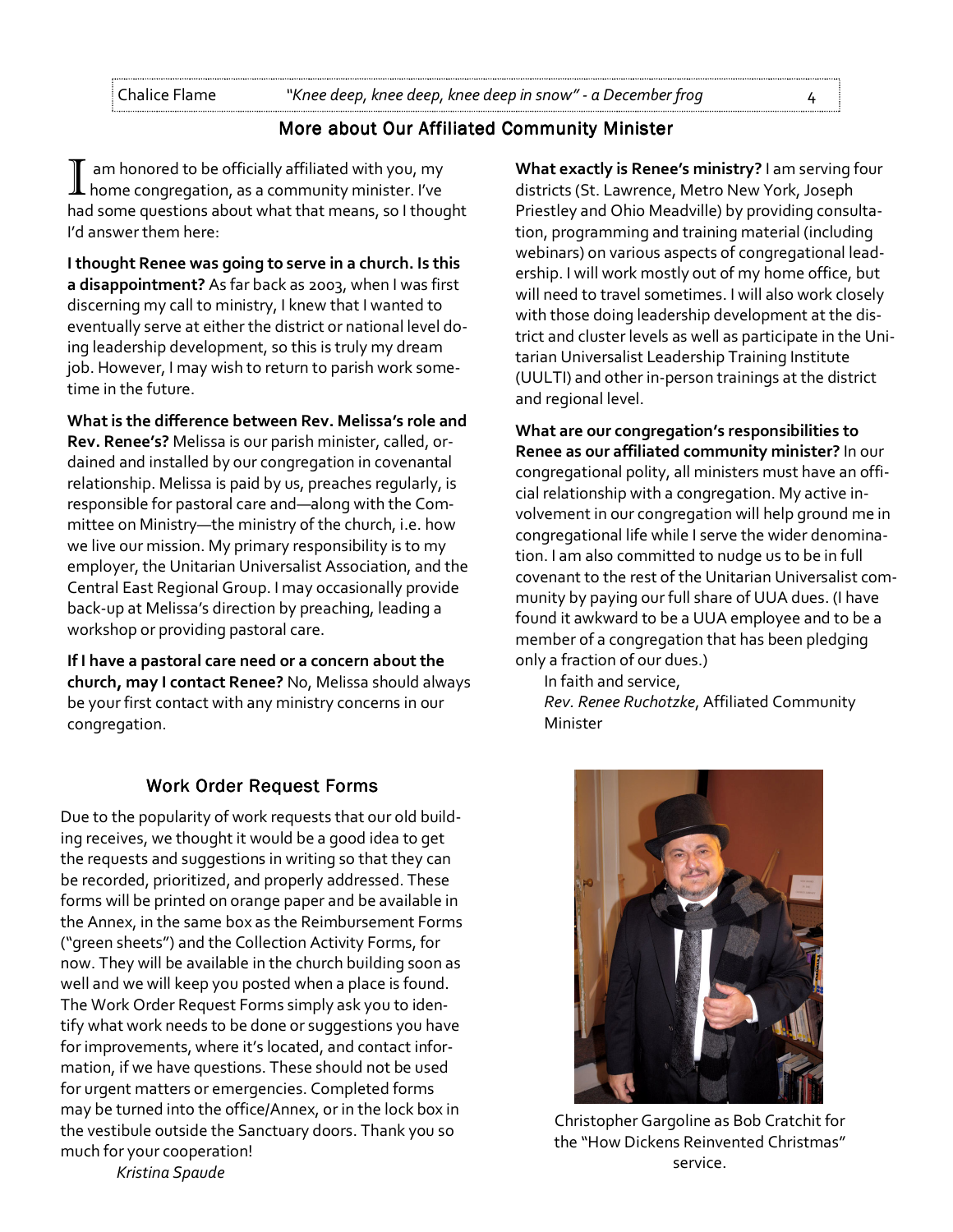### **Parental Love**

In my planning for the new Parents of Young Children<br>If group that has just launched, I've been thinking a lot about parenting in general and specifically about the parents/guardians/grandparents of our church. I am so moved by the degree to which the people of this church love their children. The response to the new program has been quite enthusiastic. The parents of our youngest ones are motivated to not only be the best parents they can be, but to ground their parenting practices firmly in Unitarian Universalism.

The recent child dedications held during worship have been a ceremonial reminder of the power of parental love. The parents of the children who were dedicated made a decision, built on love, to publicly affirm the identity and importance of their little ones.

As a Facebook subscriber with many UUCK friends, I see evidence of parental love everyday--even several times a day, depending on how frequently I check! Parents and grandparents are continually sharing their children's triumphs and challenges with pride and love.

Our youth have many occasions to be together for long stretches of time, such as the youth overnight to create the annual Haunted House, the district youth conferences and the two overnights for the 8th and 9th grade OWL (Our Whole Lives curriculum of sexuality education). One of the greatest forms of parental love is the willingness to sleep on the floor with a group of teens, so that

their own youth will have the opportunity to be in community with their UU peers!

In a culture which offers us many choice, even on a Sunday morning, I see the decision to make the Unitarian Universalist Church of Kent an important part of a family's time together, as evidence of parental love. Congregational life offers a singular kind of community where we voluntarily come together to grow in our faith, work to change the world and love each other. Parents/ guardians/grandparents who strive to provide this for their children and youth, surely do so out of love.

### **New Safety Initiative**

As we continue to improve our Sunday morning procedures to work toward having a safer church for everyone, we have instituted a new practice of closing off the upper level of the church, where the religious education classrooms are located, during social hour and after the second service. This practice will help to assure that children are not unsupervised in those out-of-the-way areas. I greatly appreciate that the children and adults have already been respectful and mindful of the cord hanging across the bottom of the stairs.

In faith and with love, Karen Lapidus, Director of Religious Education

### **Library News**

In order to make our circulation more efficient, we have started a new procedure. We email or call our borrowers a few days before the due date to remind them to return their books or to renew them for 2 more weeks.

The following book, a collection by Edward Searl , was recently acquired by the library. Beyond Absence: a Treasury of Poems, Quotations and Readings on Death and Remembrance was published by Skinner House Books in Boston in 2010. Drawn from poets, philosophers, theologians and clergy, this inspiring collection will assist ministers, lay leaders and anyone seeking to express and explore the mystery and grief of death.



Cheryl Spoehr showed the wackiest Christmas movies ever to a more than appreciative crowd.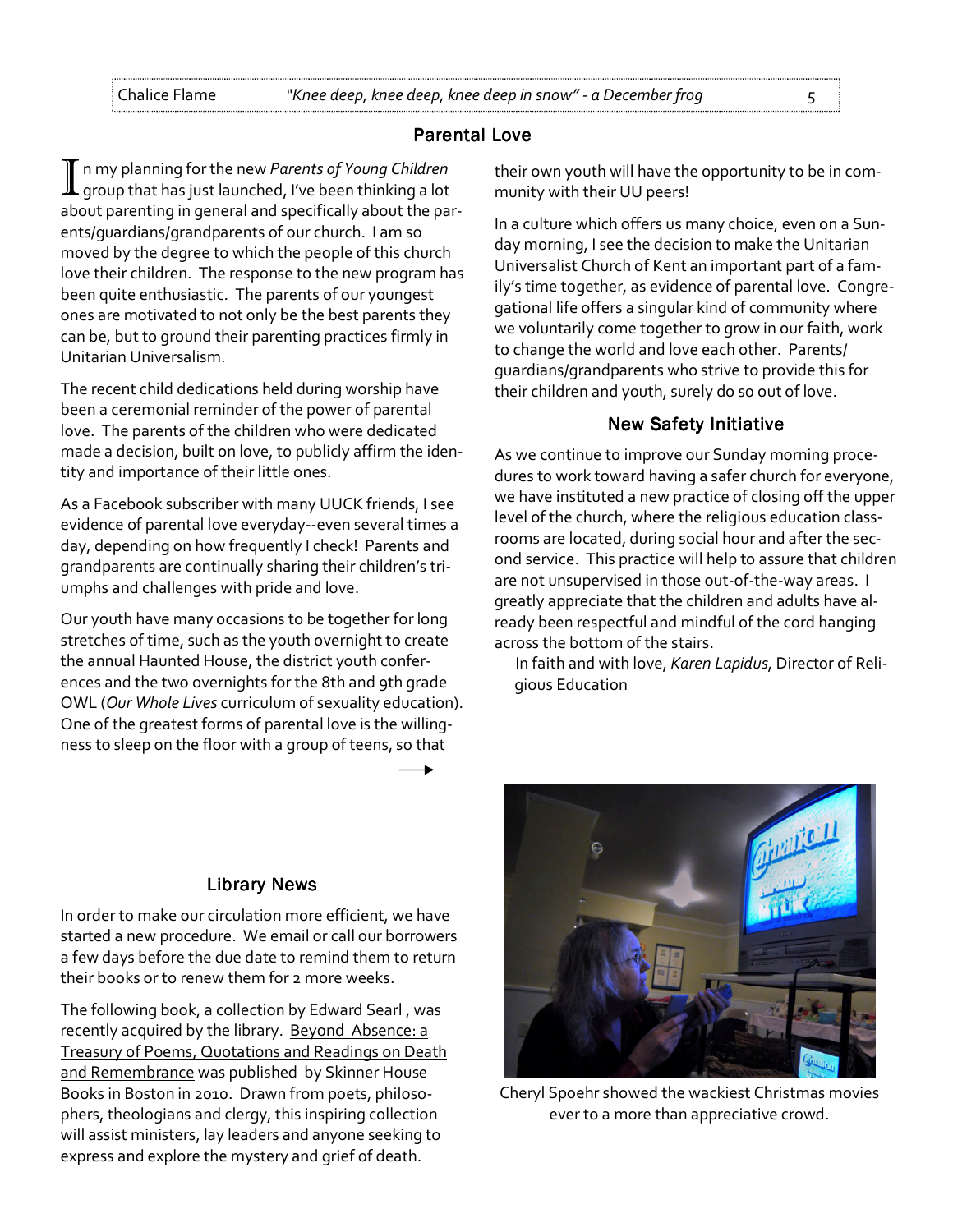# Adult Religious Exploration Opportunity-BYOT 1

Building Your Own Theology 1 (BYOT) is a UU program written by Richard S. Gilbert for the exploration and definition of one's personal religious and theological belief system. The 10 session - 2 hour program will be offered on the 2nd and 4th Thursday evenings from 7:00 pm to 9:00 pm (occ. will go over to 9:15ish) beginning January 27 and ending June 9th. It will be facilitated by Elaine Bowen in the Eldredge Annex. A minimum of 6 participants is needed and a maximum of 10 can be accommodated. A commitment for participation to at least 8 sessions is strongly recommended.

The course requires a workbook available for purchase (\$16) through the online UUA bookstore; we have several copies in the church library available for use. The program entails reading, journaling, much thought provoking discussion, several written assignments, some fun artwork and culminates in the crafting of one's own credo or statement of belief. It is an incredible opportunity for introspection and spiritual growth.

Please contact me by no later than January 20 if you decide to take this class or have any questions. E-mail or call me and leave a message.

Elaine Bowen



Photo concept by Connor May.

#### **Kent Community TimeBank**

Perhaps you've heard the buzz…. There's a timebank right here in Kent, Ohio. What is a timebank? Is it volunteering? (no) Is it a barter system? (no) Does it cost money to join? (no) How does it work? In a nutshell, timebanking involves a group of people who support each other by exchanging skills, talents and passions in response to individual and community needs. When you spend an hour doing something for someone in the timebank, you earn a Time Dollar. You can then use that Time Dollar on any of the hundreds of offers within your timebank! It's that simple and that profound. Kent Community TimeBank is excited to meet with members of the UU church to discuss how our timebank is operating and changing lives, one hour at a time. Please come to our informational meetings on December 30 and January 19 in Fessenden Hall from 7-9. Pies and snacks (bakers earning Time Dollars!) will be provided! Should you like more information before then or cannot attend a meeting, email Abby Greer. To find out more about the origins of timebanking, visit www.timebanks.org.

> Brighten the Chancel with your flower arrangement or share your potted plants for a week.

> The Aesthetics Committee is seeking weekly volunteers to set up an arrangement of their blooms, branches, wreaths or plants in front of the podium. Most anything is suitable, simple buds in a vase, or fancy wreaths are all welcome.

To sign up to do one of the arrangements for the year call Melissa Campbell or send an email.

# Our Generous Church

 Our Association Sunday Special Offering in October raised \$710 for our denomination. In November we gave \$772 to our local Immigrant Work Project. Mac Goekler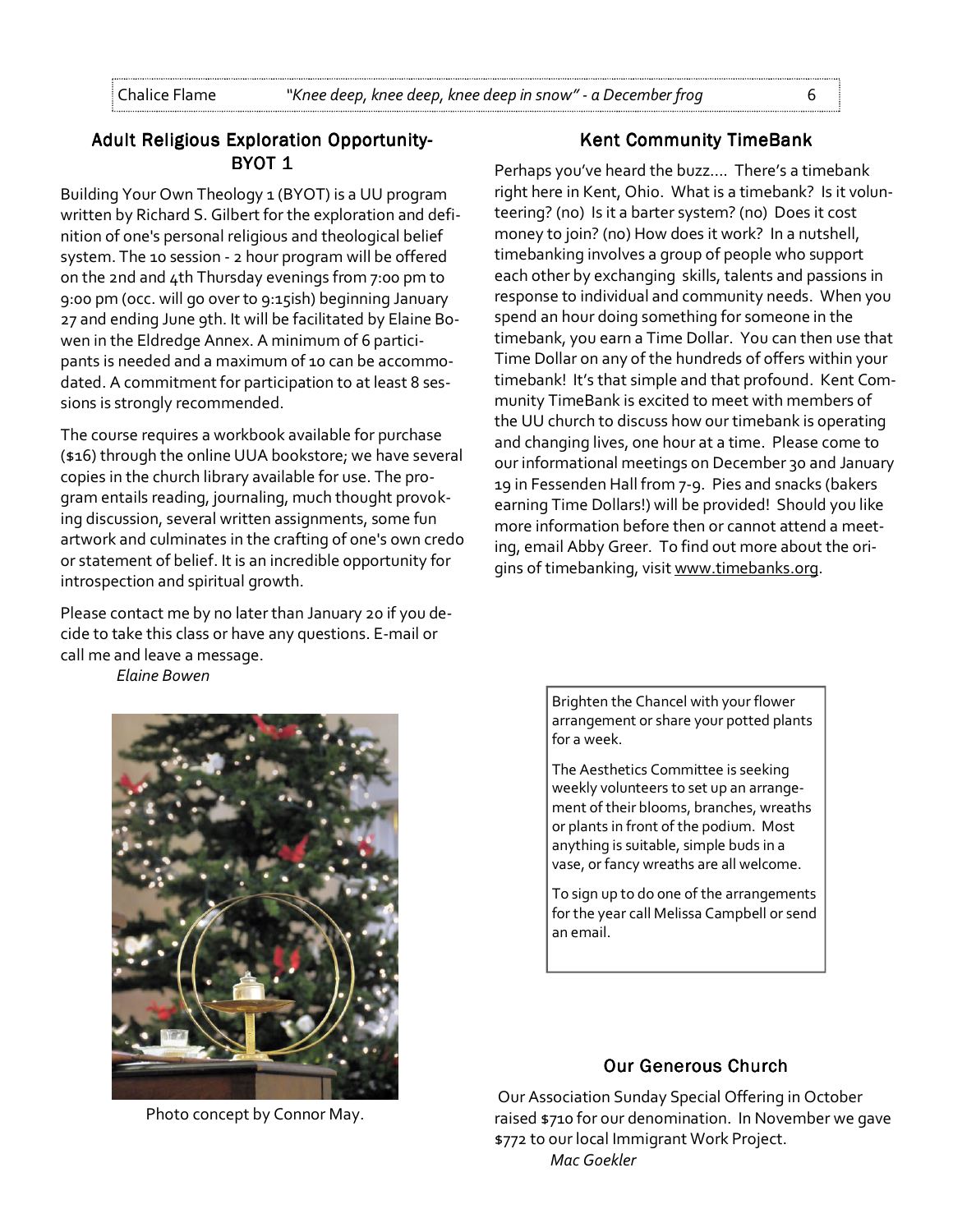# Susan Goekler and the UUA Commission on Social Witness

Over the years, Susan and I have been honored to represent you the members of our beloved Church at our denomination's annual General Assembly (GA). As a social justice activist congregation much of the delegate work we do at GA involves representing your interests in formulating denominational policy – where we UUs stand on issues of the day. The group at GA that helps congregations with this task is the Commission on Social Witness. Our Susan will be one of the five commissioners starting in Jan. As an example of the work she will be doing – next month in Adult Exploration, we will put together our thoughts on the current study action issue, Ethical Eating. We have a very active group here in our Church working on this important issue and now is the time to provide our input. Susan working with the other commissioners will re-draft a Statement of Conscience based on all the congregational input. This draft will be brought to the next GA in Charlotte (June 2011) and after further amending this policy statement will be voted on. As an excellent writer, editor, and social justice advocate – Susan will be a great addition to the Commission.

Mac Goekler



# WhaleCoast Alaska 2011

Have you always dreamed of visiting Alaska? Are you curious about the lifestyles of Alaskan UUs? Do you enjoy getting to know your fellow travelers? If so, WhaleCoast Alaska 2011 is for you! Four Alaskan UU fellowships invite you to experience our eco-cultural and spiritual program this summer as we celebrate our 15th year! See Alaska through the eyes of local UUs in Anchorage, Fairbanks, Juneau, and Sitka with friendly homestays and unique tour activities. See wildlife, including moose, bear, whales, bald eagles, seals, and caribou. Visit Denali National Park. Experience Native Alaskan culture. Enjoy all that our beautiful state has to offer. Programs led by Dave Frey and Bre Griffin, members of the farthest north UU congregation, with 36 years of Alaska living between them. To find out more about your Alaskan trip of a lifetime, visit www.WhaleCoastAK.org, email info@whalecoastak.org, or call 907-322-4966. We would love to share our Alaska with you!

### The "Soup"er Bowl is coming

Sunday, February 6th is the UUCK 6th annual "Soup"er Bowl for Kent Social Services.

We will be collecting cans of hearty soup/stew/chili/pasta (ravioli) for the food pantry. Last year, we collected 71 cans and \$236.80 in cash/checks/Acme gift cards. Let's aim for 100 cans and \$250 this year! I know we can do it because our UUCK team cares and puts faith into action and service for our neighbors in need.

- The game recap: What? canned soup and cash/ coin collection
- When? Sunday 2/6/11 before, during, between and after services

Where? - Fessenden Hall

- Who? You UUs and all the little ones, too!!!
- Why? because people are hungry and we can help.

Please help and bring in your cans & cash on Feb. 6 to make a difference.

P.S. Go Patriots!

"Coach" Elaine Bowen



Elliott James Mercer shows off the rose he received during the dedication of Isabella Farnsworth's children.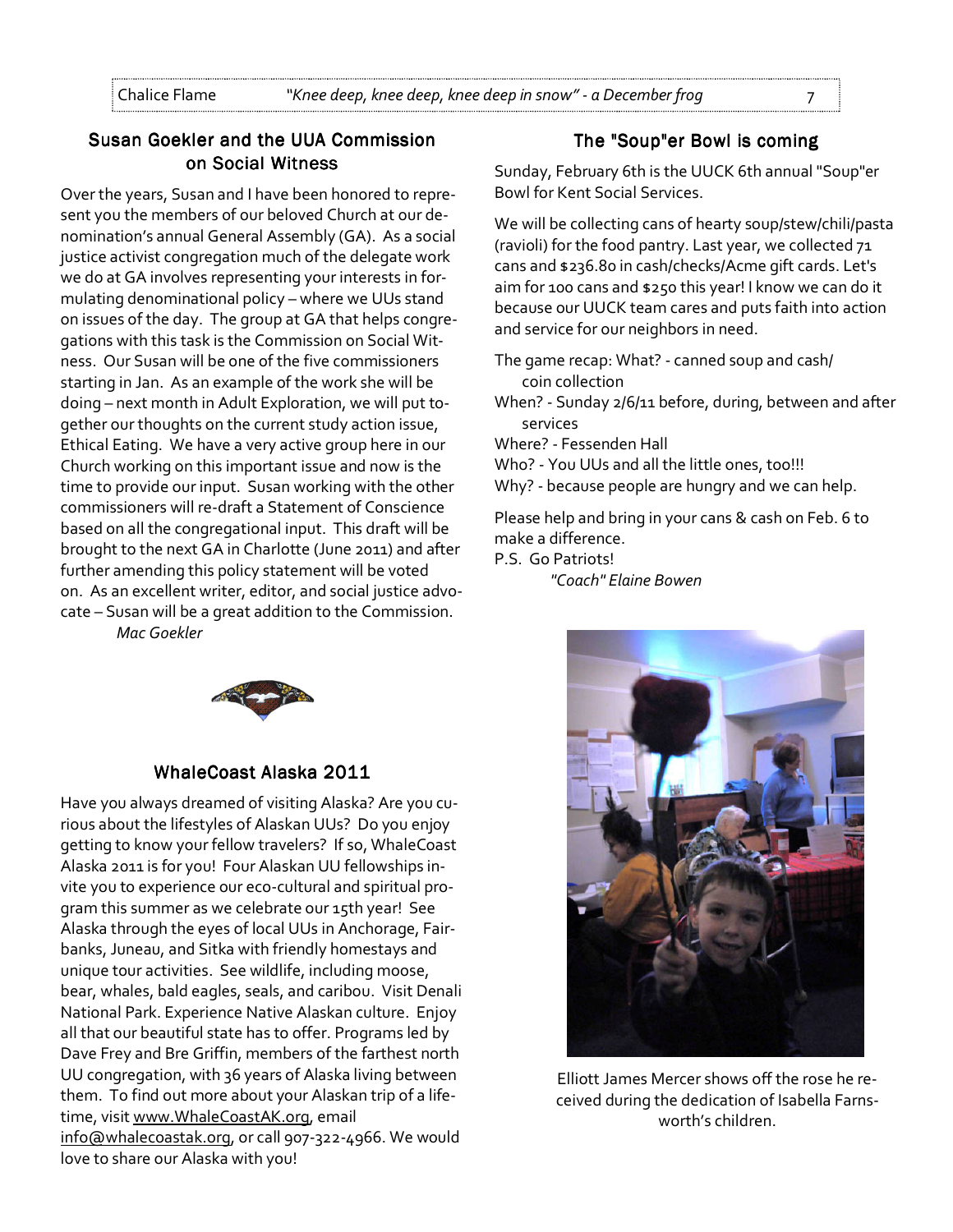# Religious Education Teacher and Youth Group Advisors' Retreat

Our second annual retreat will be held on Saturday, January 8th from 10:00 am until 1:00 pm at the church for all the leaders who work with our children as RE teachers, our youth as youth group advisors and our sexuality educators (the OWL facilitators). The topic of the morning will be "The Spirituality of Teaching RE". In addition to activities based on that theme, there will be time for worship, sharing and a delicious meal.

Karen Lapidus, Director of Religious Education

# Surprise Friends Returns

Surprise -- it's that time of year again! Want to make a new friend in the church? Looking for a way to fight the post-holiday, winter blues? Here is your chance! You are all invited to participate in this fun, intergenerational activity of friendship and caring! Participating adults will be matched with children in the congregation on January 16 and encouraged to exchange notes and artwork beginning January 23 and continuing through February 13. Adults will remain anonymous until the "big reveal" in February. Sign-up forms will be available January 2 and January 9. Can't wait to see the surprising matches! Kathy Walker

# 11th Annual Ohio Meadville District Winter Institute, February 18-21, 2011

Join us for a relaxing and "schedule and stress free" weekend for UUs of all ages. There are frosty outdoor activities like sledding, hiking and cross country skiing. For those who choose to stay in their slippers all weekend, there is a beautiful lodge with its many cozy corners and fireplaces. The pool and hot tub are truly a wintertime treat. There are fellow UUs always ready to play board games or to join in the community jigsaw puzzle. We have wonderful community worship services and great conversations.

Winter Institute is held at Salt Fork State Park, the flag ship lodge of the Ohio State Park System, located near Cambridge, Ohio. It is 2 hours from Columbus, Cleveland or Pittsburgh. The park has a beautiful lodge with an indoor pool, game room with pool tables, ping pong tables and video games, lounge and hiking trails. The lodge is handicap accessible.

Register at the OMD website by January 28th and reserve your room directly with Salt Fork and ask for the UU conference rate. Rooms will be held until January 17.

For more information and to register go to http:// www.ohiomeadville.org/conference/omdwi.html



The Aesthetics Committee prepares for Christmas

# **Out To Lunch Bunch**

Join us for food and fun at China City restaurant after second service. We don't meet when pancake breakfast or other church lunch is held after church.



# Rev. Dennis McCarty

Rev. Dennis McCarty is a poster boy for mid-life career change. Over the years, he has been a sailor, a union construction worker, an English teacher, and a novelist (a series of fantasies published by Ballantine/Del Rey, a paperback arm of Random House.) At the age of 48, he answered the call to ministry, graduating in 2003 from Meadville Lombard Theological School, the Unitarian Universalist divinity school in Chicago, with a Master of Divinity degree. His latest book is On War--and Covenant, an analysis of the emotional and spiritual issues behind our 2003 invasion of Iraq. He also just completed a "rockin'" play in honor of the 500th birthday of Unitarian martyr, Michael Servetus, Servetus: the Radical Reformed Musical.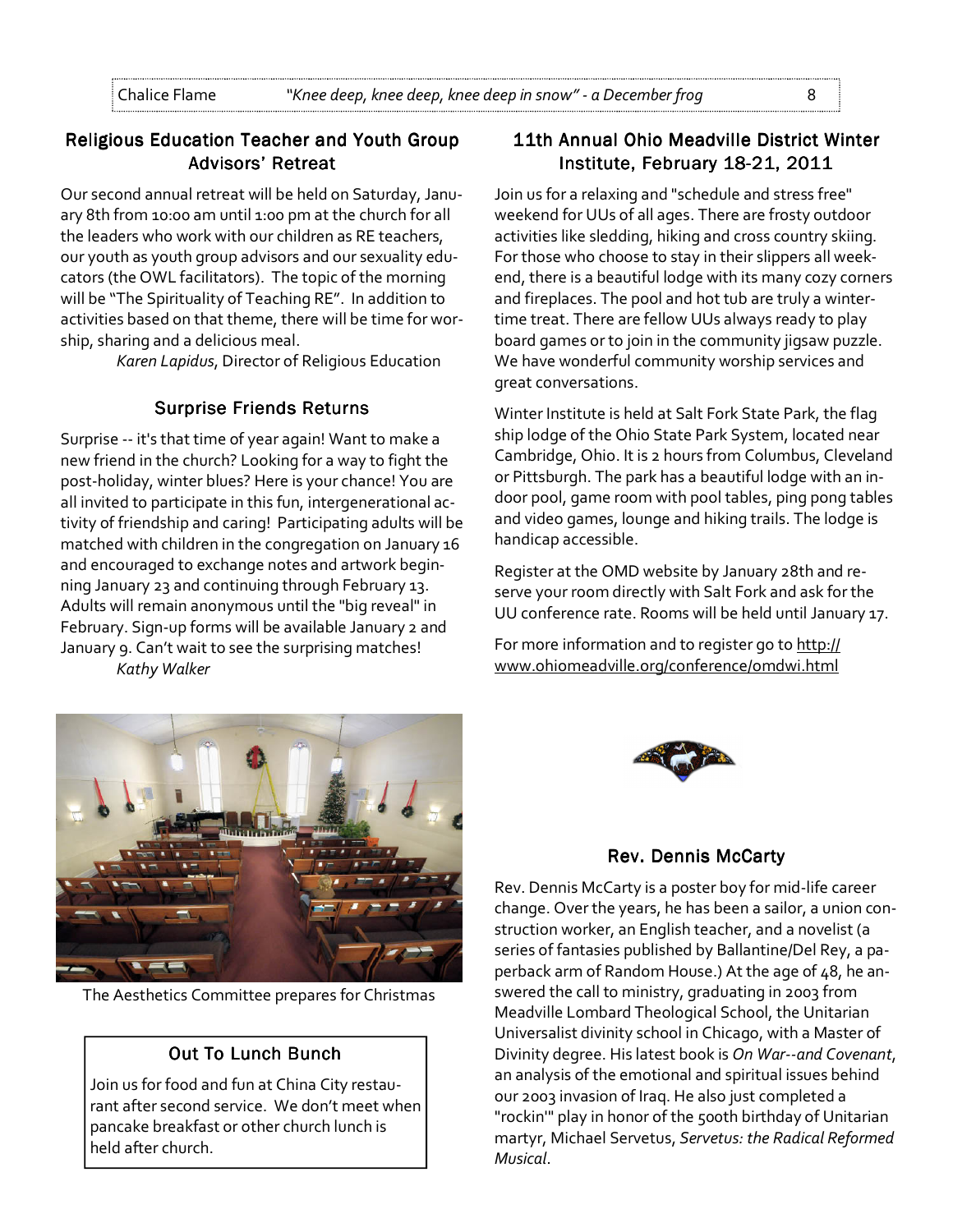| <b>January Church Events</b> |  |  |
|------------------------------|--|--|
|------------------------------|--|--|

| 26<br>10:30 One service only<br>11:30 Boxing Day brunch<br>$7 - 9$ AA $FH$                                                       | 27<br>1:00 RE mtg. EA<br>7:00 Tai chi | 28<br>Thread/Web and<br>eNuus deadline                                                       | 29                                                             | 30<br>7-9:00 TimeBank<br><b>FH</b>        | 31<br>12pm blow horns                                  | $\mathbf{1}$                               |
|----------------------------------------------------------------------------------------------------------------------------------|---------------------------------------|----------------------------------------------------------------------------------------------|----------------------------------------------------------------|-------------------------------------------|--------------------------------------------------------|--------------------------------------------|
| $\overline{\mathbf{2}}$<br>12:30 SJC EA<br>6:30 Choir S<br>7-9 AA FH                                                             | 3<br>7:00 Tai chi                     | 4<br>Thread/Web and<br>eNuus deadline                                                        | 5<br>7:00 Vespers                                              | 6                                         | $\overline{7}$                                         | 8<br>10-2:00 RE retreat<br>p8              |
| 9<br>9:30 Capital Campaign EA<br>6:30 Choir S<br>$7 - 9$ AA $FH$                                                                 | 10<br>7:00 Tai Chi                    | 11<br>Thread/Web and<br>eNuus deadline<br>11:30-1:30 Retirees<br>Lunch<br>7:00 Board mtg. EA | 12<br>Newsletter deadline<br>7:00 Master Plan EA               | 13<br>7:00 COM mtg.<br>EA<br>7:00 BYOT EA | 14                                                     | 15<br>Newsletter dead-<br>line<br>Hogwarts |
| 16<br>Surprise Friends p8<br>Hogwarts<br>12:30 Parents group N<br>6:30 Choir S<br>7-9 AA FH                                      | 17<br>Hogwarts<br>7:00 Tai chi        | 18<br>Thread/Web and<br>eNuus deadline                                                       | 19<br>7:00 Sacred singing with<br>Saunis S<br>7:00 TimeBank FH | 20                                        | 21<br>4:00 Master Plan EA<br>7:30 Tropical Night<br>p3 | 22                                         |
| 23<br>Surprise Friends p8<br>9:30 Tarnished Brass EA<br>3:30 Writing Group EA<br>6:30 Choir S<br>$7-9$ AA $FH$                   | 24<br>7:00 Tai chi                    | 25<br>Thread/Web and<br>eNuus deadline                                                       | 26<br>6:45 RE cmte. FH                                         | 27<br>7:00 BYOT EA                        | 28                                                     | 29                                         |
| 30<br>10:30 Pancakes<br>12:15 Pancakes again<br>12:30 Parents group N<br>3:30 Writing Group EA p5<br>6:30 Choir S<br>$7-9$ AA FH | 31<br>7:00 Tai chi                    | $\mathbf{1}$<br>Thread/Web and<br>eNuus deadline                                             | $\overline{2}$<br>7:00 Vespers                                 | 3                                         | 4                                                      | 5<br>7-10 a Change<br>Conference           |

Tai Chi: 7:00 Advanced, 7:30 Intermediate, 8:00 Beginner - Yoga and Tai Chi are held in Fessenden Hall EA- Eldredge Annex; FH- Fessenden Hall; FL- Founders' Lounge; L- Library; S-Sanctuary; N- Nursery; CB- Christie and Brad's house Calendar does not reflect changes or additions after December 22

A complete and up-to-date church calendar can be viewed at http://www.localendar.com/public/uukent or through a link on our website at www.uukent.org.



Jim "Santa" Scott getting ready to deliver presents to all the little Geezers

> "Rosalinda needs shoes!" Rupert the Squirrel starred in a movie at Cheryl's most awesome Weird Christmas Movie night.